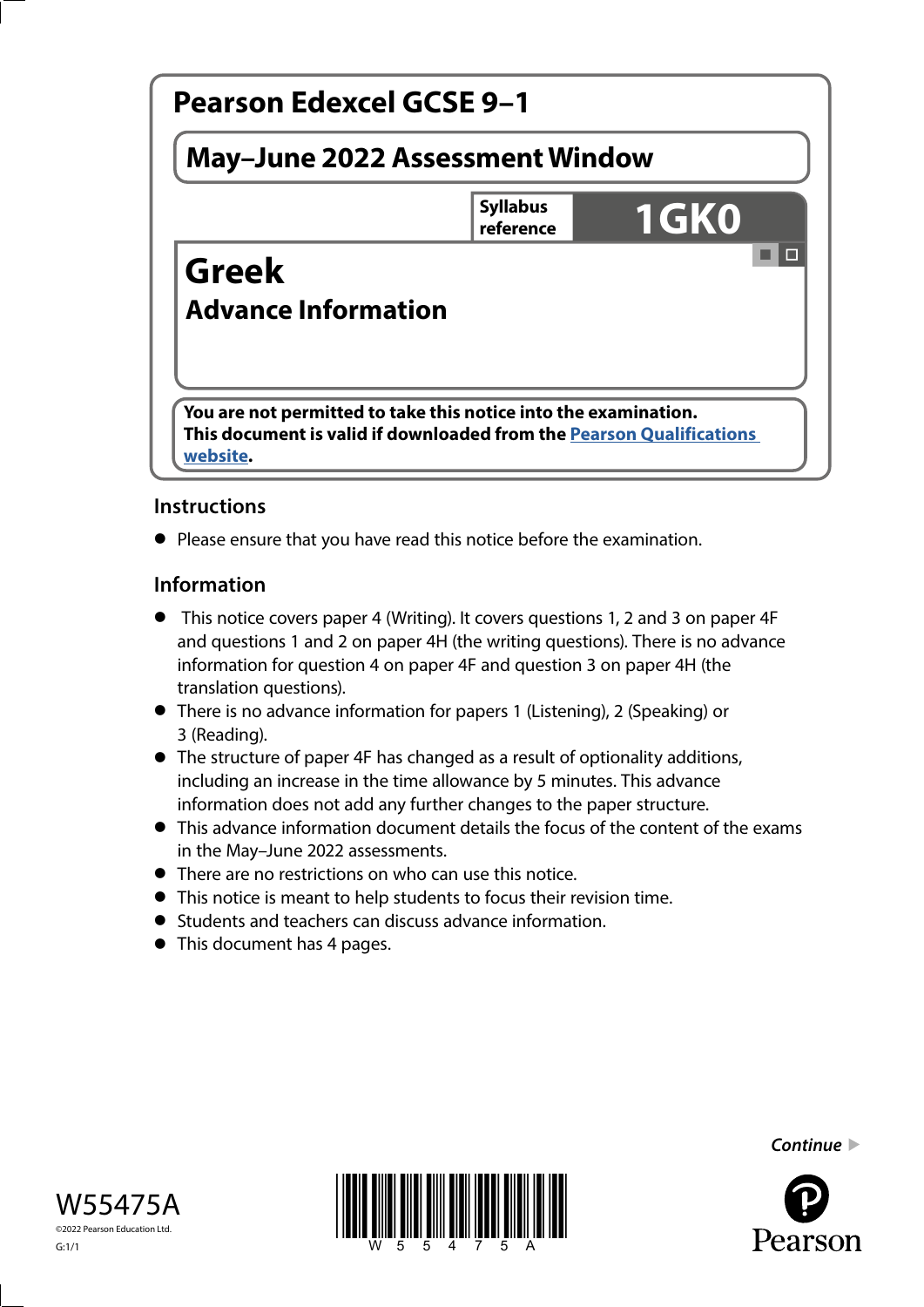#### **General advice**

- In addition to covering the content outline in the advance information, students and teachers should consider how to:
	- manage their revision of parts of the specification which may be assessed in areas not covered by the advance information
	- manage their revision of other parts of the specification which may provide knowledge which helps with understanding the areas being tested in 2022.
- For specifications with synoptic assessments, topics not explicitly given in the advance information may appear, e.g. where students are asked to bring together knowledge, skills and understanding from across the specification.
- For specifications with optional papers/topics/content, students should only refer to the advance information for their intended option.
- For specifications with NEA, advance information does not cover any NEA components.

A link to the Joint Council for Qualifications guidance document on advance information can be found on the Joint Council for Qualifications website or [here](https://www.jcq.org.uk/wp-content/uploads/2021/10/Advance-Information-for-General-Qualifications-2021-22.pdf).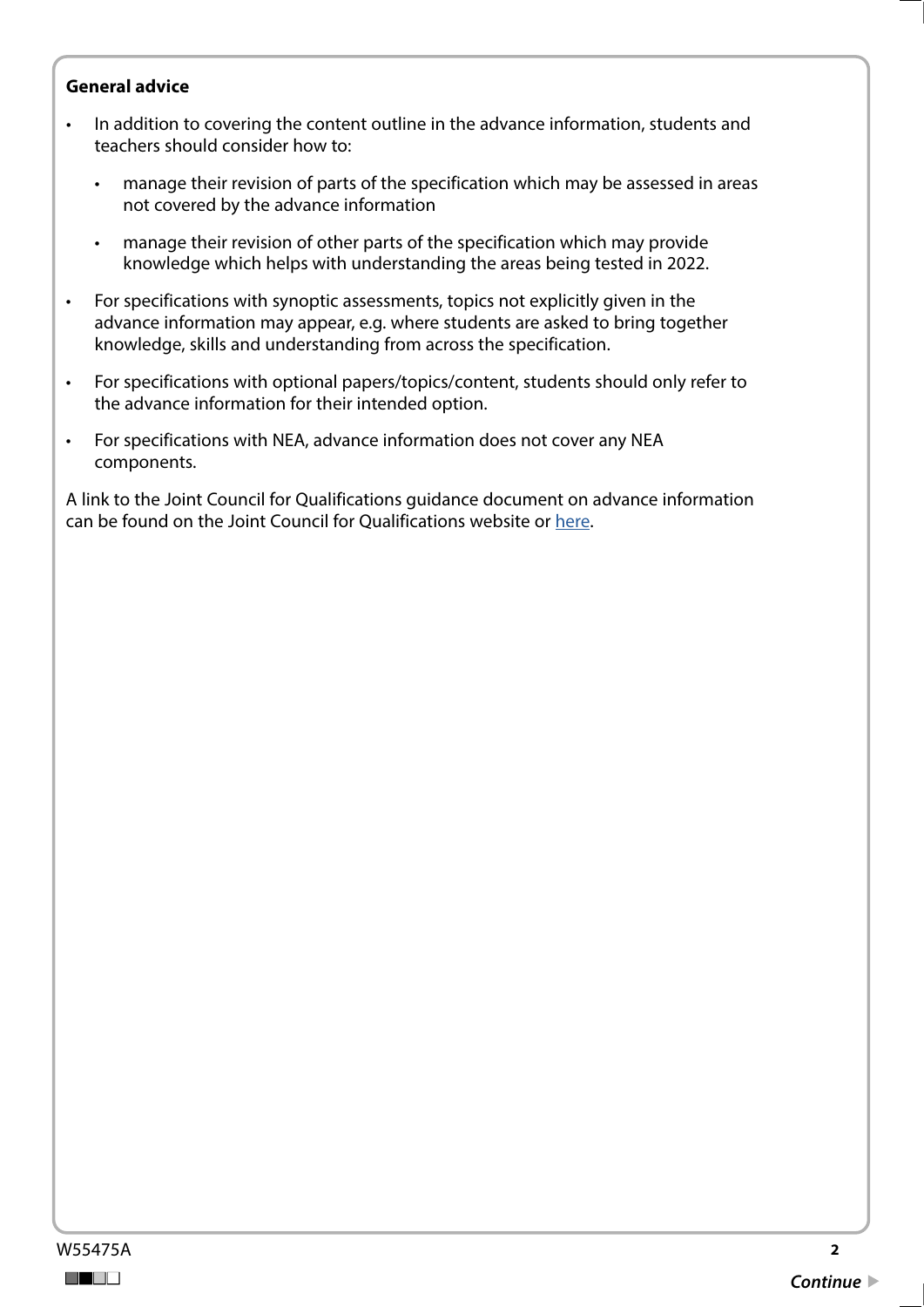# **Advance Information**

#### **Subject specific section**

- This advance information details the major focus of the content of the 2022 assessments in GCSE Greek, Paper 4 (Writing).
- Students may focus their revision on these specific topics, but it is still important to understand these in the context of the whole theme to be able to both answer questions in the assessment and support their progression.